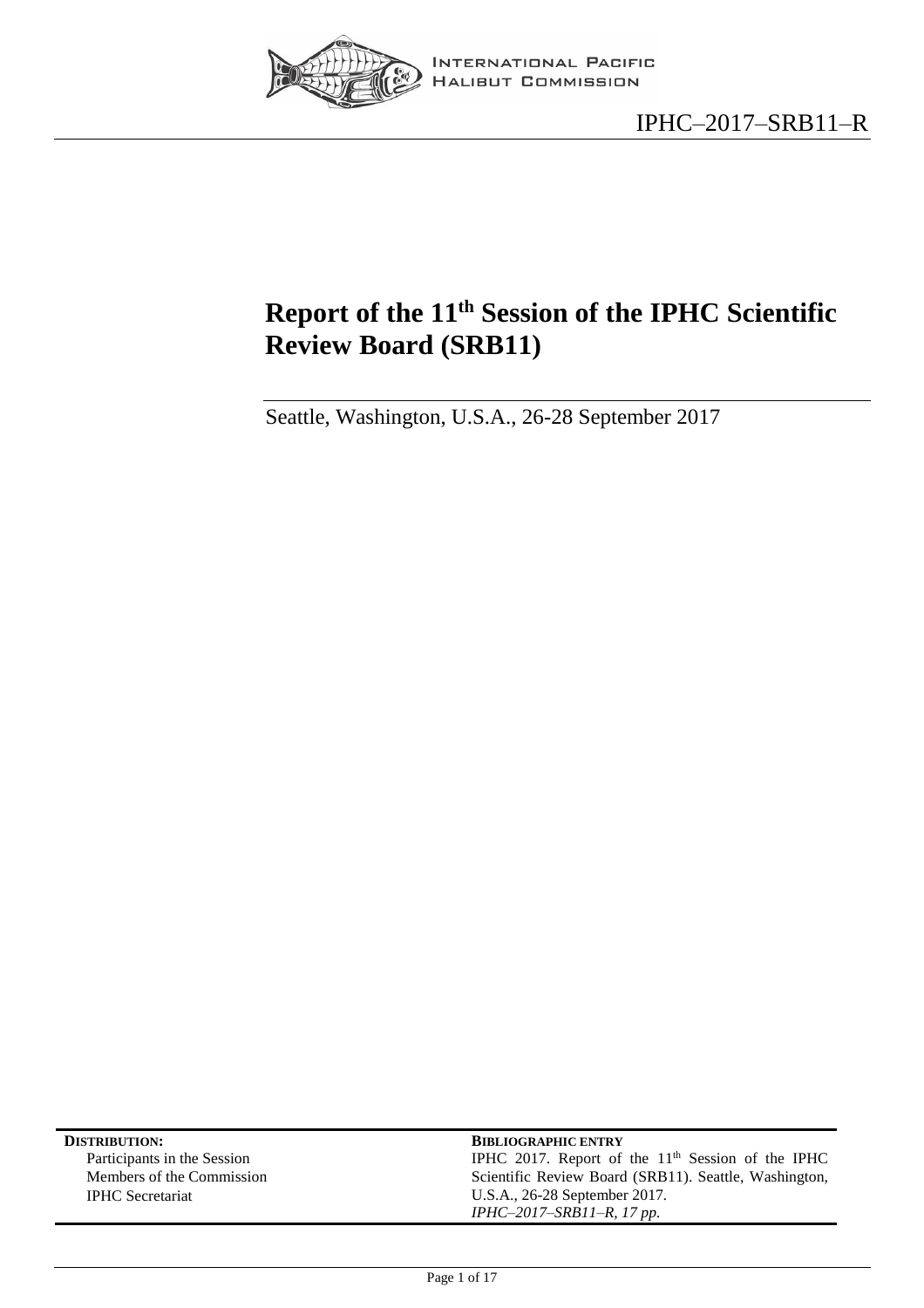

INTERNATIONAL PACIFIC **HALIBUT COMMISSION** 

**INTERNATIONAL PACIFIC HALIBUT COMMISSION** 

The designations employed and the presentation of material in this publication and its lists do not imply the expression of any opinion whatsoever on the part of the International Pacific Halibut Commission (IPHC) concerning the legal or development status of any country, territory, city or area or of its authorities, or concerning the delimitation of its frontiers or boundaries.

This work is protected by copyright. Fair use of this material for scholarship, research, news reporting, criticism or commentary is permitted. Selected passages, tables or diagrams may be reproduced for such purposes provided acknowledgment of the source is included. Major extracts or the entire document may not be reproduced by any process without the written permission of the Executive Director, IPHC.

The IPHC has exercised due care and skill in the preparation and compilation of the information and data set out in this publication. Notwithstanding, the IPHC, its employees and advisers, assert all rights and immunities, and disclaim all liability, including liability for negligence, for any loss, damage, injury, expense or cost incurred by any person as a result of accessing, using or relying upon any of the information or data set out in this publication, to the maximum extent permitted by law including the International Organizations Immunities Act.

Contact details:

International Pacific Halibut Commission 2320 W. Commodore Way, Suite 300 Seattle, WA, 98199-1287, U.S.A. Phone: +1 206 634 1838 Fax: +1 206 632 2983 Email: [admin@iphc.int](mailto:admin@iphc.int) Website:<http://iphc.int/>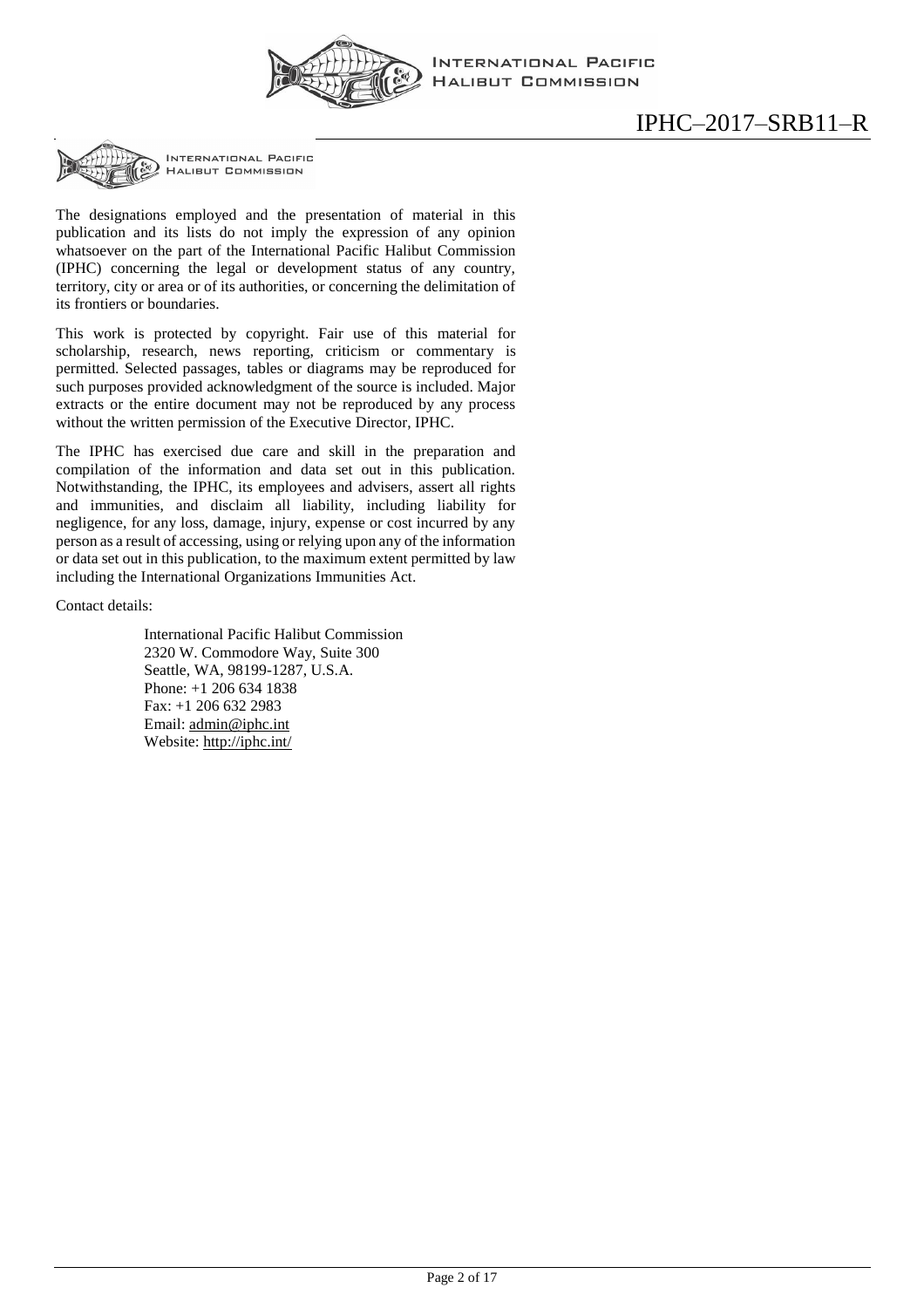

**INTERNATIONAL PACIFIC HALIBUT COMMISSION** 

# IPHC–2017–SRB11–R

## **ACRONYMS**

| <b>CPUE</b>    | Catch-per-unit-effort                           |
|----------------|-------------------------------------------------|
| CV <sub></sub> | Coefficient of Variation                        |
| <b>IPHC</b>    | <b>International Pacific Halibut Commission</b> |
| <b>MSAB</b>    | <b>Management Strategy Advisory Board</b>       |
| MSL            | Minimum Size Limit                              |
| <b>SRB</b>     | Scientific Review Board                         |
| <b>WPUE</b>    | Weight-Per-Unit-Effort                          |
|                |                                                 |

#### **HOW TO INTERPRET TERMINOLOGY CONTAINED IN THIS REPORT**

The SRB11 Report has been written using the following terms and associated definitions so as to remove ambiguity surrounding how particular paragraphs should be interpreted.

- *Level 1:* **RECOMMENDED**; **RECOMMENDATION** (formal); **REQUESTED** (informal): A conclusion for an action to be undertaken, by the Commission, a Contracting Party, a subsidiary (advisory) body of the Commission and/or the IPHC Secretariat. *Note*: Subsidiary (advisory) bodies of the Commission must have their Recommendations and Requests formally provided to the next level in the structure of the Commission for its consideration/endorsement (e.g. from an Advisory Board to the Commission). The intention is that the higher body will consider the action for endorsement under its own mandate, if the subsidiary body does not already have the required mandate. Ideally, this should be task-specific and contain a timeframe for completion.
- *Level 2:* **AGREED**: Any point of discussion from a meeting, which the IPHC body considers to be an agreed course of action covered by its mandate, which has not already been dealt with under Level 1 above; a general point of agreement among delegations/participants of a meeting which does not need to be elevated in the Commission's reporting structure.
- *Level 3:* **NOTED/NOTING**; **CONSIDERED**; **URGED**; **ACKNOWLEDGED**: General terms to be used for consistency. Any point of discussion from a meeting, which the SRB considers to be important enough to record in a meeting report for future reference. Any other term may be used to highlight to the reader of an IPHC report, the importance of the relevant paragraph. Other terms may be used but will be considered for explanatory/informational purposes only and shall have no higher rating within the reporting terminology hierarchy than Level 3.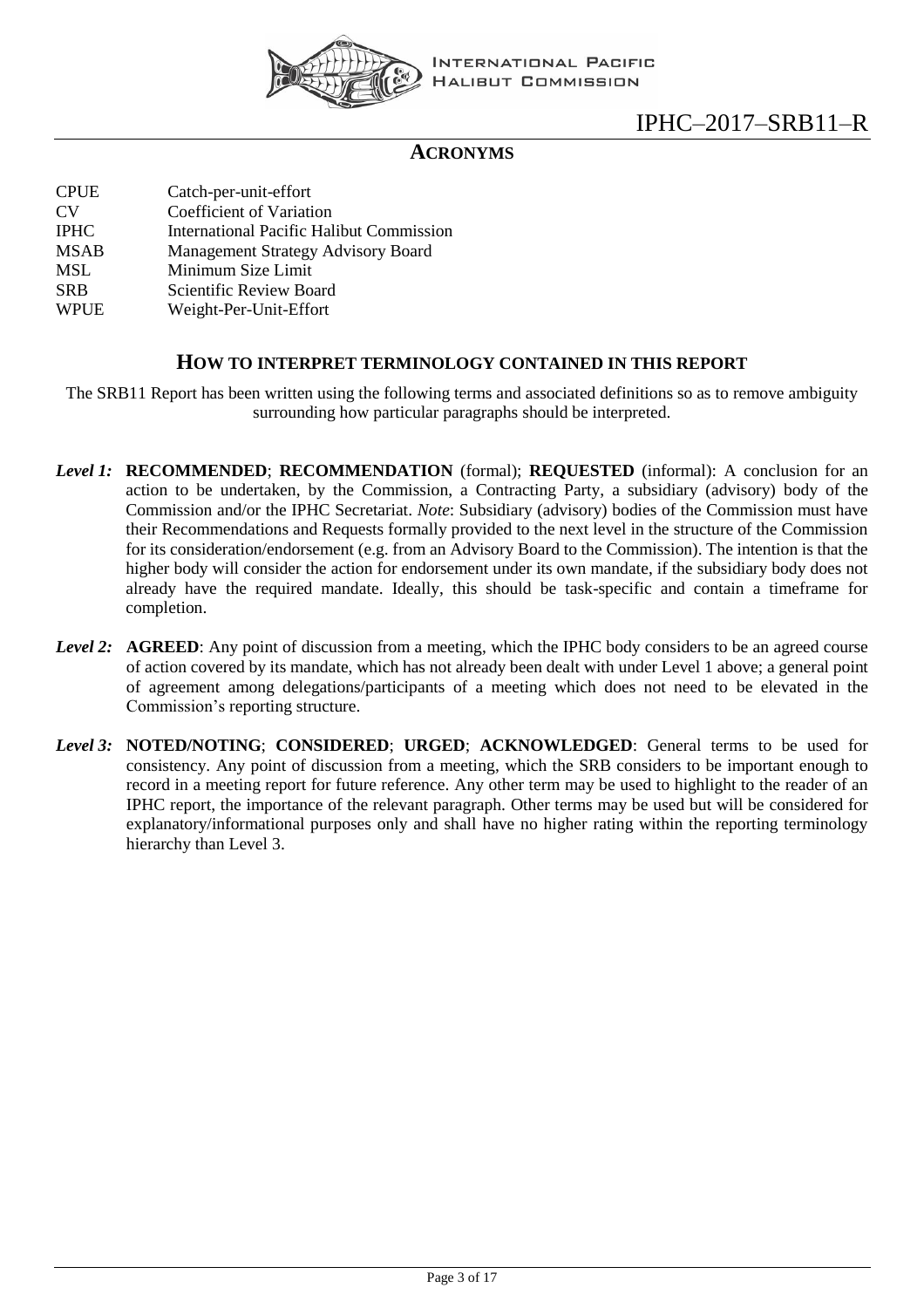

| <b>TABLE OF CONTENTS</b> |
|--------------------------|
|--------------------------|

<span id="page-3-0"></span>

| 1.                      |                                                                                                                |
|-------------------------|----------------------------------------------------------------------------------------------------------------|
| 2.                      |                                                                                                                |
| 3.<br>3.1               |                                                                                                                |
| 4.<br>4.1<br>4.2        |                                                                                                                |
| 5.<br>5.1<br>5.2<br>5.3 |                                                                                                                |
| 6.                      |                                                                                                                |
| 7.<br>7.1<br>7.2        | Simulation results and presenting results to the IPHC Management Strategy Advisory Board (MSAB) 10             |
| 8.<br>8.1<br>8.2<br>8.3 |                                                                                                                |
| 9.<br>9.1               |                                                                                                                |
| 10.                     | THE PROCESS FOR 'REVIEW OF THE DRAFT AND ADOPTION OF THE REPORT OF THE 11 <sup>TH</sup> SESSION OF THE         |
|                         | APPENDIX I LIST OF PARTICIPANTS FOR THE 11 <sup>TH</sup> SESSION OF THE IPHC SCIENTIFIC REVIEW BOARD (SRB11)12 |
|                         | APPENDIX II AGENDA FOR THE 11 <sup>TH</sup> SESSION OF THE IPHC SCIENTIFIC REVIEW BOARD (SRB11) 13             |
|                         | APPENDIX III LIST OF DOCUMENTS FOR THE 11 <sup>TH</sup> SESSION OF THE IPHC SCIENTIFIC REVIEW BOARD            |
|                         |                                                                                                                |
|                         | APPENDIX V CONSOLIDATED SET OF RECOMMENDATIONS AND REQUESTS OF THE 11 <sup>TH</sup> SESSION OF THE IPHC        |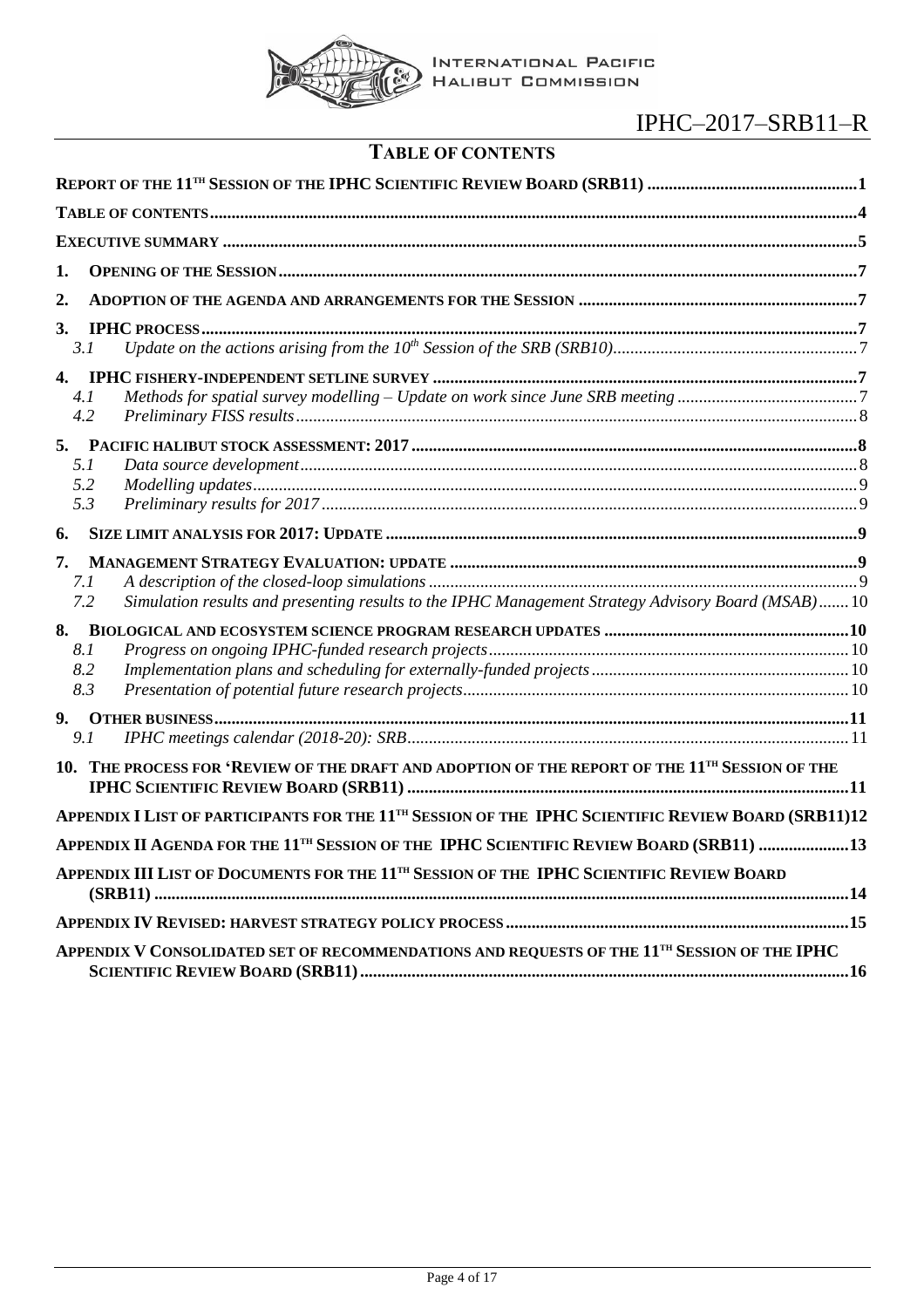

## <span id="page-4-0"></span>**EXECUTIVE SUMMARY**

The 11<sup>th</sup> Session of the International Pacific Halibut Commission (IPHC) Scientific Review Board (SRB11) was held in Seattle, Washington, U.S.A. from 26 to 28 September 2017. The meeting was opened by the Chairperson, Dr Sean Cox (Canada).

The following are a subset of the complete recommendations/requests arising from the SRB11, which are provided at [Appendix V.](#page-14-1)

## **RECOMMENDATIONS**

#### **Pacific halibut stock assessment (2017): Data source development**

SRB11–Rec.01 [\(para. 14\)](#page-7-3) The SRB **RECOMMENDED** continuing to down-weight terminal year fishery CPUE in the annual stock assessment because terminal and post-season CPUE may be substantially different. Generating and presenting the conditional distribution for post-season CPUE given terminal CPUE, should be undertaken as a way to improve communication about most recent fishery CPUE values.

#### **Management Strategy Evaluation: A description of the closed-loop simulations**

SRB11–Rec.02 [\(para. 25\)](#page-8-5) The SRB **RECOMMENDED** that the IPHC Secretariat and Management Strategy Advisory Board collaborate to:

- a) further clarify and improve the presentation of the Harvest Strategy Policy [\(Appendix](#page-14-0) IV). This would improve not only transparency of the existing interim harvest policy, but also of the MSE process for evaluating alternatives.
- b) Review harvest policies from other bodies to develop an objectives hierarchy that explicitly prioritizes long-term conservation over short-/medium-term (e.g., 3-8 years) catch performance.
- SRB11–Rec.03 [\(para. 29\)](#page-9-5) The SRB **RECOMMENDED** that the IPHC Secretariat hire a modeler/programmer to support MSE work so that timely feedback can be given the MSAB in the MSE process.

#### **Biological and ecosystem science program: Presentation of potential future research projects**

SRB11–Rec.04 [\(para. 36\)](#page-10-3) The SRB **RECOMMENDED** that IPHC consider hiring a life-history modeler to provide more explicit linkage between the empirical biological program and the applied assessment and MSE modeling programs.

## **REQUESTS**

#### **Size limit analysis for 2017: Update**

SRB11–Req.05 [\(para. 21\)](#page-8-6) **NOTING** the thoughtful and detailed presentation on the potential impacts of changing the minimum size limit presented in Appendix E (*Evaluation of adaptive management approaches*) of paper IPHC-2017-SRB11-07, the SRB **REQUESTED** that the IPHC Secretariat, between now and SRB12, seek feedback from the Commissioners, Conference Board, Processor Advisory Board, and the Management Strategy Advisory Board, on a modified version of Appendix E. In particular, a modified version would include (i) a process for starting and possibly ending an experiment, (ii) performance metrics, and (iii) criteria for making conclusions based on the experimental outcomes.

## **Biological and ecosystem science program: Progress on ongoing IPHC-funded research projects**

SRB11–Req.08 [\(para. 32\)](#page-9-6) The SRB **REQUESTED** that the IPHC Secretariat prepare a presentation for SRB12, on the overall research initiatives to show how stock assessment, biology, and policy are integrated. Ultimately, such an integrated presentation should be a key component of science presentations at future IPHC Annual Meetings. For example, all research presentations would have been more effective had there been: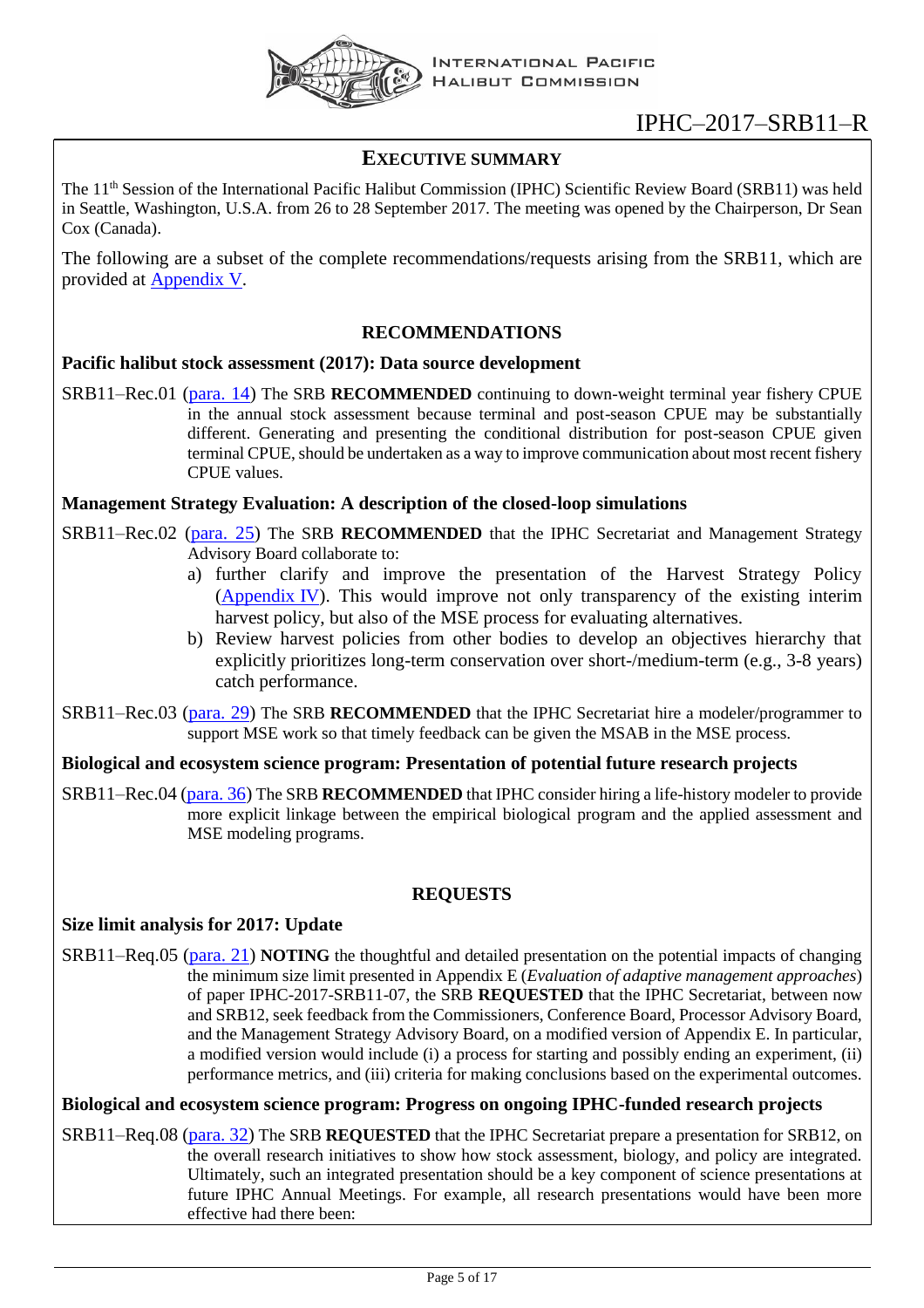

- a) more precise linkages among key knowledge gaps within the biology, annual stock assessment, and MSE simulations;
- b) a specific suite of questions to be discussed during the SRB meeting;
- c) sufficient background material provided such that the SRB can provide informed comment and advice related to the specific questions in (b).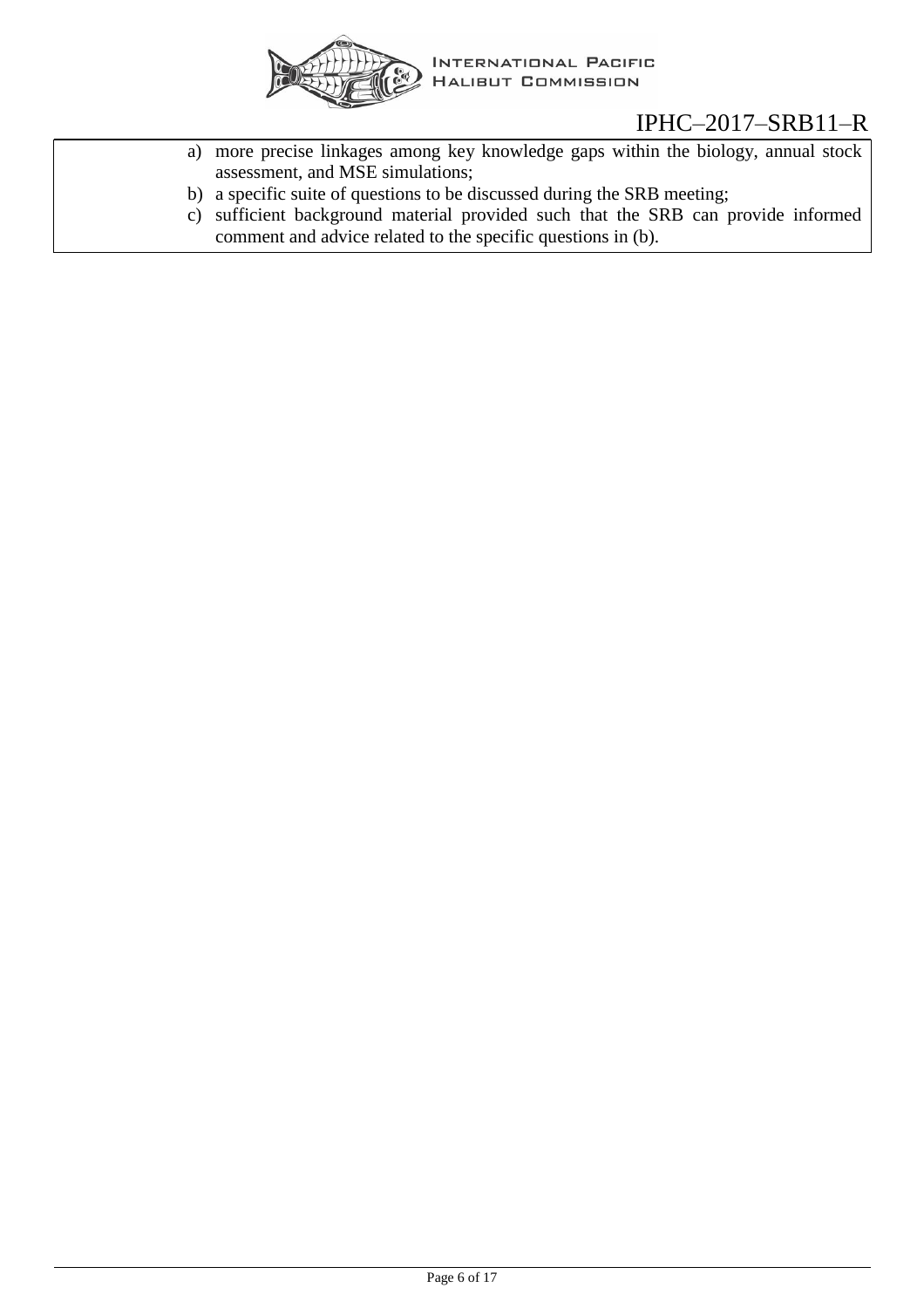

## <span id="page-6-0"></span>**1. OPENING OF THE SESSION**

1. The 11<sup>th</sup> Session of the International Pacific Halibut Commission (IPHC) Scientific Review Board (SRB11) was held in Seattle, Washington, U.S.A. from 26 to 28 September 2017. The list of participants is provided at [Appendix I.](#page-11-0) The meeting was opened by the Chairperson, Dr Sean Cox (Canada).

## <span id="page-6-1"></span>**2. ADOPTION OF THE AGENDA AND ARRANGEMENTS FOR THE SESSION**

2. The SRB **ADOPTED** the Agenda as provided at [Appendix II.](#page-12-0) The documents provided to the SRB are listed in [Appendix III.](#page-13-0)

## <span id="page-6-3"></span><span id="page-6-2"></span>**3. IPHC PROCESS**

## *3.1 Update on the actions arising from the 10th Session of the SRB (SRB10)*

- 3. The SRB **NOTED** paper IPHC-2017-SRB11-03, which provided an opportunity to consider the progress made during the inter-sessional period since the SRB10 meeting held in June 2017.
- 4. The SRB **AGREED** to consider and revise as necessary, the actions arising that are either in progress or pending, and for these to be combined with any new actions arising from the SRB11 into a consolidated list for future reporting.
- 5. The SRB **RECALLED** that at its 93rd Session, the Commission adopted revised IPHC Rules of Procedure (2017) by consensus. The document is available for download from the IPHC website: <http://iphc.int/basic-texts-of-the-commission.html> and includes the Terms of Reference for the SRB as follows:

**Appendix VIII, Sect I, para 1.** *The Scientific Review Board's (SRB) main objective is to provide an independent scientific review of Commission science products and programs, and to support and strengthen the stock assessment process. The SRB shall review modeling and evaluation used by the Management Strategy Advisory Board, and review research proposals from the Research Advisory Board and the IPHC Secretariat. The SRB will prepare reports to the Commission summarising findings, recommendations, and documentation of any divergent views for all of its reviews.*

## <span id="page-6-5"></span><span id="page-6-4"></span>**4. IPHC FISHERY-INDEPENDENT SETLINE SURVEY**

## *4.1 Methods for spatial survey modelling – Update on work since June SRB meeting*

- 6. The SRB **NOTED** paper IPHC-2017-SRB11-04, which provided an update on space-time related modelling work undertaken since the SRB10 meeting in June 2017.
- <span id="page-6-6"></span>7. The SRB **REQUESTED** that the IPHC Secretariat present a form of [Table 1](#page-7-4) to Commissioners, adding a column for Qualitative Cost (e.g., High, Low given sampling intensity, fishing cost, etc.).
- 8. The SRB **NOTED** and was pleased to see progress on a manuscript for the space-time modelling of the fishery-independent setline survey.
- <span id="page-6-7"></span>9. The SRB **REQUESTED** that the following be maintained on the IPHC Program of Work: (i) examination of revenue and cost-recovery (i.e., cost benefit analyses), (ii) forecast the effect on CV of the presence or absence of expansion FISS stations, (iii) plotting relative error against number of stations, and (iv) comparison of frequency of zeros between standard and expansion FISS stations.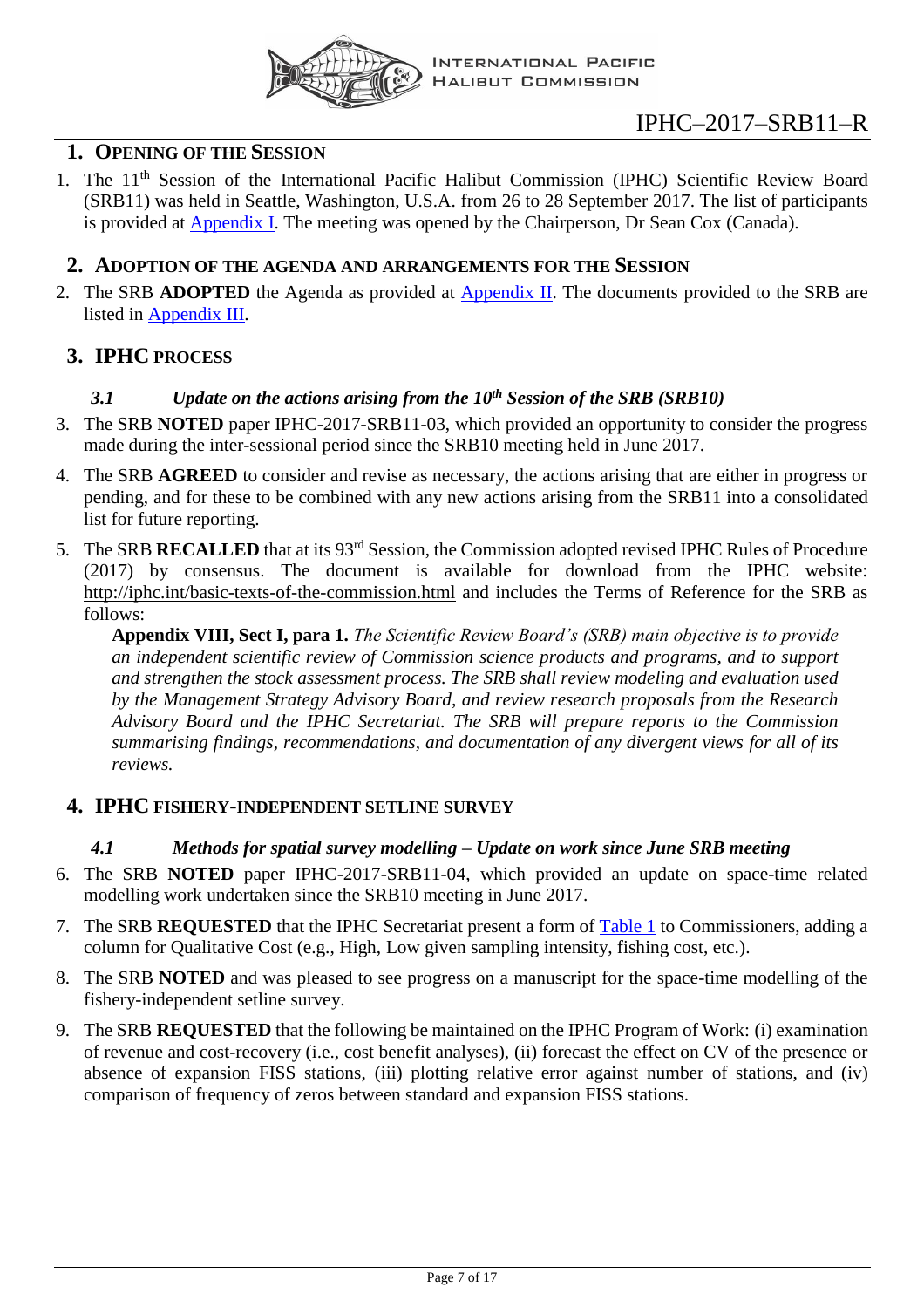

<span id="page-7-4"></span>

| <b>Table 1.</b> Summary of FISS expansion data and recommendations for future survey frequency. |                            |                                                              |                                                    |                                           |
|-------------------------------------------------------------------------------------------------|----------------------------|--------------------------------------------------------------|----------------------------------------------------|-------------------------------------------|
| <b>IPHC</b><br><b>Regulatory Area</b>                                                           | <b>Expansion region</b>    | Density                                                      | <b>Variability</b><br>(spatial/temporal)           | <b>Recommend</b><br><b>FISS</b> frequency |
| 2A                                                                                              | Deep and shallow<br>waters | Low                                                          | Low                                                | $\geq 10$ years                           |
| 2A                                                                                              | Salish Sea                 | Low-average                                                  | High                                               | 5 years                                   |
| 2A                                                                                              | Northern<br>California     | Average above $40^{\circ}$ N;<br>low south of $40^{\circ}$ N | Average (during)<br>expansion period<br>2011-2014) | 3-5 years                                 |
| 4A                                                                                              | Aleutian Islands           | High                                                         | High                                               | 3-5 years                                 |
| 4A                                                                                              | Shelf edge                 | Average                                                      | Low                                                | $\geq 10$ years                           |

†Density relative to annually surveyed parts of the regulatory area.

## <span id="page-7-0"></span>*4.2 Preliminary FISS results*

- 10. The SRB **NOTED** paper IPHC-2017-SRB11-05, which outlined the material on preliminary IPHC fishery-independent setline survey (FISS) results.
- 11. The SRB **NOTED** substantial variation in survey catch rates within IPHC Regulatory Areas such as 4B. Therefore, expansion of FISS stations to increase coverage (over 100%) is justified within IPHC Regulatory Area 4B to improve estimation of the overall mean density.
- <span id="page-7-6"></span>12. The SRB **REQUESTED** continuing research – subsequent to the  $94<sup>th</sup>$  Annual Meeting of the IPHC (AM094) - on the effect of other covariates such as dissolved oxygen on the IPHC fishery-independent setline survey catch rates, and for any results to be presented at SRB12.

## <span id="page-7-1"></span>**5. PACIFIC HALIBUT STOCK ASSESSMENT: 2017**

13. The SRB **NOTED** paper IPHC-2017-SRB11-06 which provided an overview of data and modelling updates, as well as a preliminary evaluation of the stock assessment ensemble proposed for use in the 2017-18 annual process.

## *5.1 Data source development*

- <span id="page-7-3"></span><span id="page-7-2"></span>14. The SRB **RECOMMENDED** continuing to down-weight terminal year fishery CPUE in the annual stock assessment because terminal and post-season CPUE may be substantially different. Generating and presenting the conditional distribution for post-season CPUE given terminal CPUE, should be undertaken as a way to improve communication about most recent fishery CPUE values.
- <span id="page-7-7"></span>15. The SRB **REQUESTED** continuing research on discrepancies between Estimated and Measured weights of Pacific halibut, be presented at SRB12.
- <span id="page-7-5"></span>16. The SRB **NOTED** the plot of WA Commercial vs WA Tribal fishery CPUE [\(Fig. 1\)](#page-7-5), provide in response to a previous request of the SRB.



**Fig. 1.** Non-tribal commercial WPUE vs. tribal WPUE (1989-2016) in IPHC Regulatory Area 2A. The most recent three years available (2014-16) are highlighted in red; the grey line indicates a 1:1 relationship.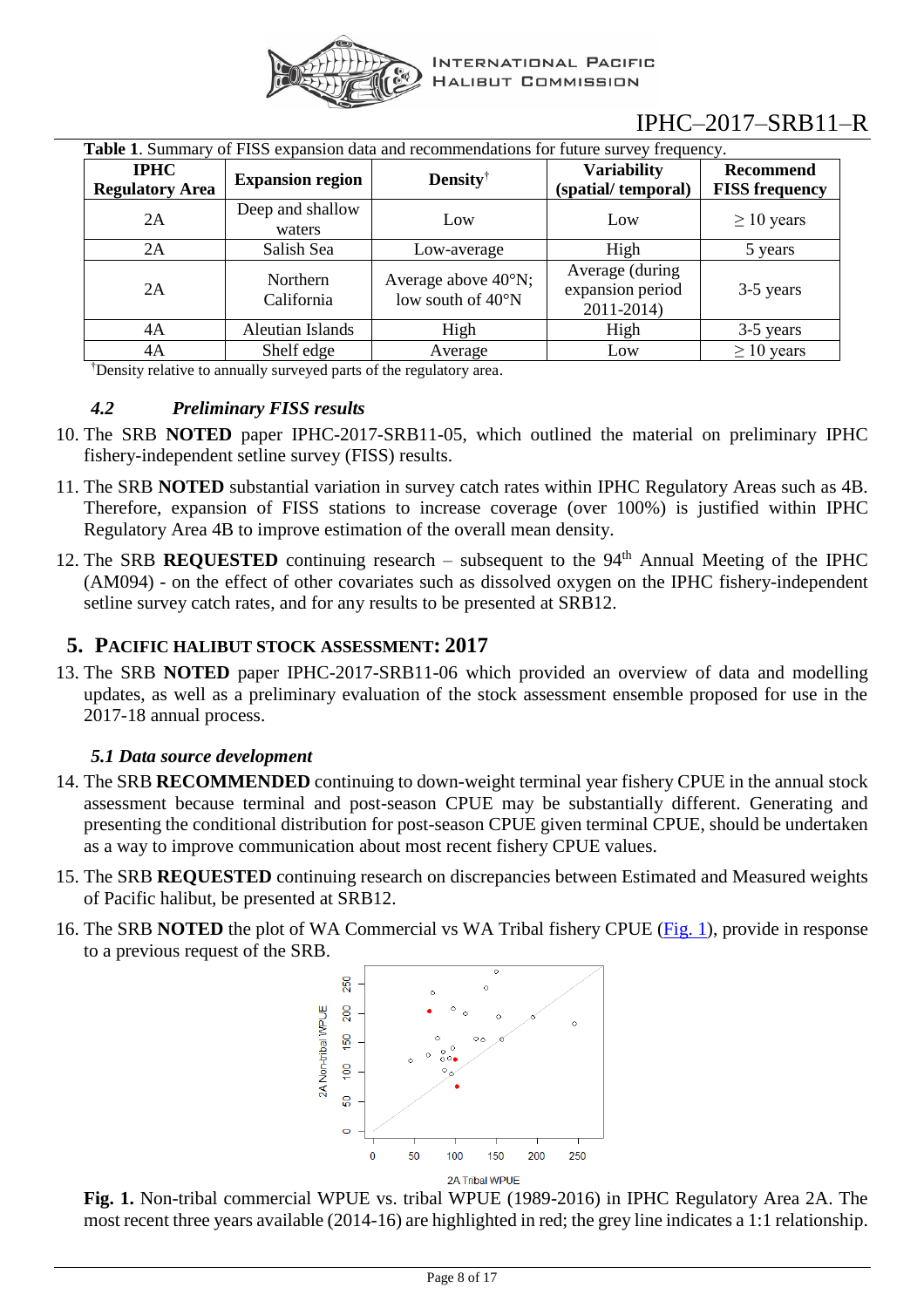

## *5.2 Modelling updates*

<span id="page-8-0"></span>17. The SRB **NOTED** the continuing research on weighting models within the ensemble. Among the approaches tested, none appeared more suitable than equal weighting, as is currently used in assessment.

## *5.3 Preliminary results for 2017*

<span id="page-8-1"></span>18. The SRB **NOTED** that no preliminary assessments model runs were available, which was fine given the lack of major changes to the assessment model and historical data.

## <span id="page-8-2"></span>**6. SIZE LIMIT ANALYSIS FOR 2017: UPDATE**

- 19. The SRB **NOTED** paper IPHC-2017-SRB11-07 that provided an evaluation of the current 32" (81.3 cm) Minimum Size Limit (MSL) in the directed commercial Pacific halibut fishery, and described likely changes to the Pacific halibut fishery under alternative minimum size limits.
- 20. The SRB **NOTED** the plot demonstrating that removing the minimum size limit is expected to cause an increase in total mortality (Z) for younger Pacific halibut for both males and females, and a slight decrease in total mortality of older fish.
- <span id="page-8-6"></span>21. **NOTING** the thoughtful and detailed presentation on the potential impacts of changing the minimum size limit presented in Appendix E (*Evaluation of adaptive management approaches*) of paper IPHC-2017- SRB11-07, the SRB **REQUESTED** that the IPHC Secretariat, between now and SRB12, seek feedback from the Commissioners, Conference Board, Processors Advisory Board, and the Management Strategy Advisory Board, on a modified version of Appendix E. In particular, a modified version would include (i) a process for starting and possibly ending an experiment, (ii) performance metrics, and (iii) criteria for making conclusions based on the experimental outcomes.

## <span id="page-8-3"></span>**7. MANAGEMENT STRATEGY EVALUATION: UPDATE**

22. The SRB **NOTED** paper IPHC-2017-SRB11-08 that provided an update on the progress of the IPHC Management Strategy Evaluation process and seek recommendations from the SRB related to the Management Strategy Evaluation.

## *7.1 A description of the closed-loop simulations*

- <span id="page-8-7"></span><span id="page-8-4"></span>23. The SRB **NOTED** the substantial progress in developing a very powerful simulation tool for evaluating robustness of alternative harvest policies. For example, the current simulation modeling framework could examine the expected long-term consequences of the current harvest policy.
- 24. The SRB **NOTED** that the current simulation framework is not yet adequate for evaluating short-term and medium-term outcomes because it assumes perfect knowledge about stock size and parameters in all future years. The SRB looks forward to SRB12 where we *expect* to see the implications of uncertainty in annual assessments and parameters.
- <span id="page-8-5"></span>25. The SRB **RECOMMENDED** that the IPHC Secretariat and Management Strategy Advisory Board collaborate to:
	- a) further clarify and improve the presentation of the Harvest Strategy Policy [\(Appendix IV\)](#page-14-0). This would improve not only transparency of the existing interim harvest policy, but also of the MSE process for evaluating alternatives.
	- b) Review harvest policies from other bodies to develop an objectives hierarchy that explicitly prioritizes long-term conservation over short-/medium-term (e.g., 3-8 years) catch performance.
- 26. The SRB **NOTED** that the simulation model for projecting future changes in weight-at-age and regime shifts was presented in the type of detail that had previously been requested by the SRB; that is, with some specific equations and distributional assumptions so that the SRB could evaluate the model input, output, and parameterization, as well as alternative formulations.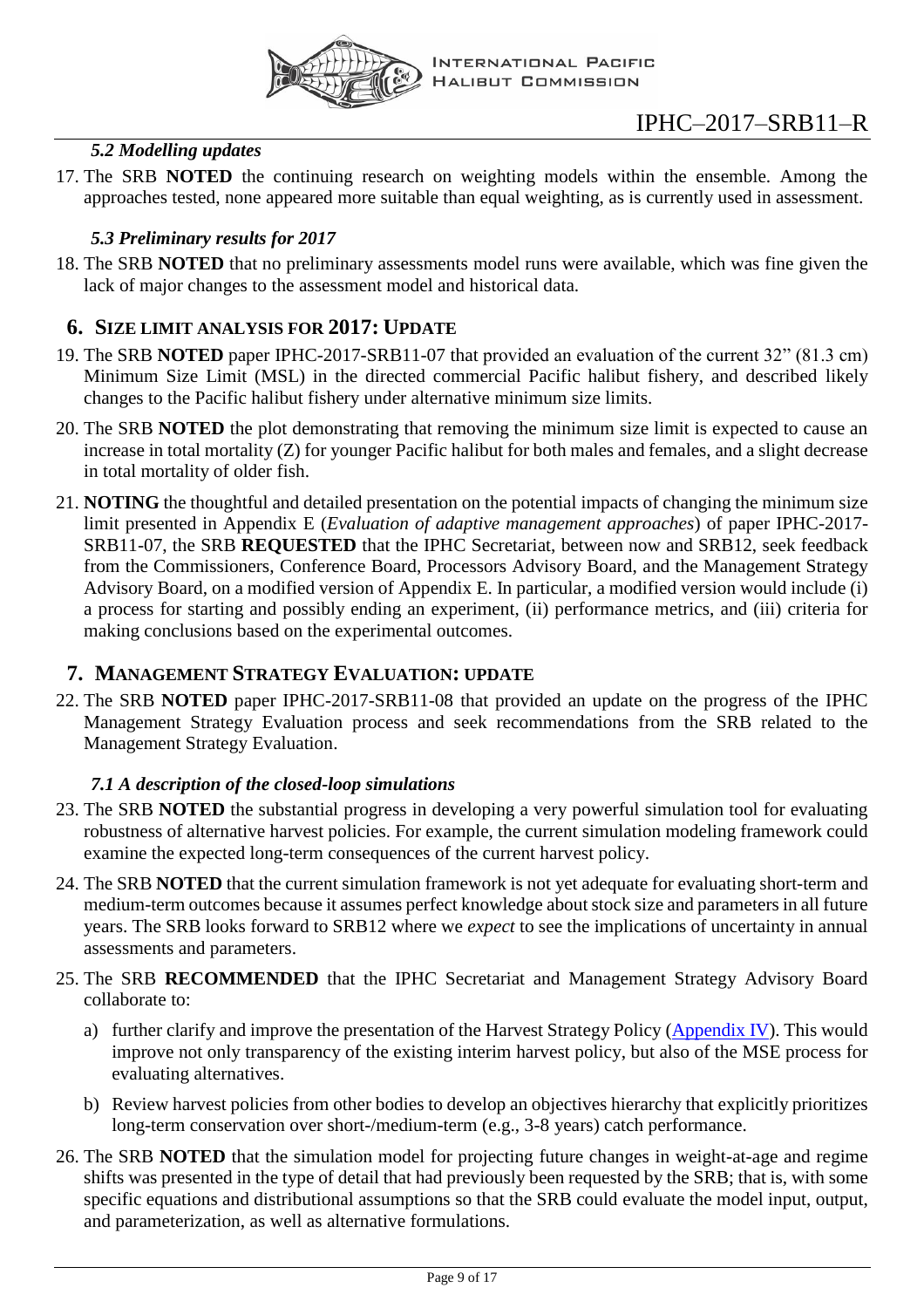

- <span id="page-9-7"></span>27. The SRB **REQUESTED** that a quasi-extinction threshold be established so that:
	- a) simulation replicates can be flagged when projected spawning biomass drops below this threshold;
	- b) parameter sets causing quasi-extinction in the historical period can be dropped from the operating model initialization.
- <span id="page-9-8"></span>28. The SRB **REQUESTED** that the MSE simulation initialize the operating model biomass in the current year from the more precise Ensemble distribution of the current state (e.g., 2017) rather than the wider distribution obtained from the Operating model.
- <span id="page-9-5"></span><span id="page-9-0"></span>29. The SRB **RECOMMENDED** that the IPHC Secretariat hire a modeler/programmer to support MSE work so that timely feedback can be given the MSAB in the MSE process.
	- *7.2 Simulation results and presenting results to the IPHC Management Strategy Advisory Board (MSAB)*

See [paragraphs 23 and 24.](#page-8-7)

## <span id="page-9-2"></span><span id="page-9-1"></span>**8. BIOLOGICAL AND ECOSYSTEM SCIENCE PROGRAM RESEARCH UPDATES**

## *8.1 Progress on ongoing IPHC-funded research projects*

- 30. The SRB **NOTED** papers IPHC-2017-SRB11-09 which detailed current progress on research projects conducted by the IPHC Biological and Ecosystem Science Research Program.
- 31. The SRB **NOTED** an improved presentation and substantial progress of the biological research program. In particular, material was presented in a more concise fashion and an effort was made to link biological research program goals and objectives to key IPHC activities such as annual assessments and MSE simulations. However, the SRB did not consider this a sufficient response to SRB10-Req. 04:

*"The SRB REQUESTED that a future presentation on the overall research initiatives show how stock assessment, biology, and policy are integrated"*

- <span id="page-9-6"></span>32. The SRB **REQUESTED** that the IPHC Secretariat prepare a presentation for SRB12, on the overall research initiatives to show how stock assessment, biology, and policy are integrated. Ultimately, such an integrated presentation should be a key component of science presentations at future IPHC Annual Meetings. For example, all research presentations would have been more effective had there been:
	- a) more precise linkages among key knowledge gaps within the biology, annual stock assessment, and MSE simulations;
	- b) a specific suite of questions to be discussed during the SRB meeting;
	- c) sufficient background material provided such that the SRB can provide informed comment and advice related to the specific questions in (b).
- <span id="page-9-9"></span>33. **NOTING** that some of the biological science work is externally funded and peer-reviewed, the SRB **REQUESTED** that future background papers include successfully funded proposals so that the SRB has sufficient detail to review implementation and progress of the work.
- <span id="page-9-10"></span>34. The SRB **REQUESTED** that the IPHC Secretariat provide specific advice about the SRB's role in reviewing the design, analytical methods, and implementation of internally-funded projects.

#### <span id="page-9-3"></span>*8.2 Implementation plans and scheduling for externally-funded projects*

No comments

## *8.3 Presentation of potential future research projects*

<span id="page-9-11"></span><span id="page-9-4"></span>35. **NOTING** the presentation of project timelines and milestones, the SRB **REQUESTED** that timelines also be included for incorporating biological research results into the stock assessment and MSE work.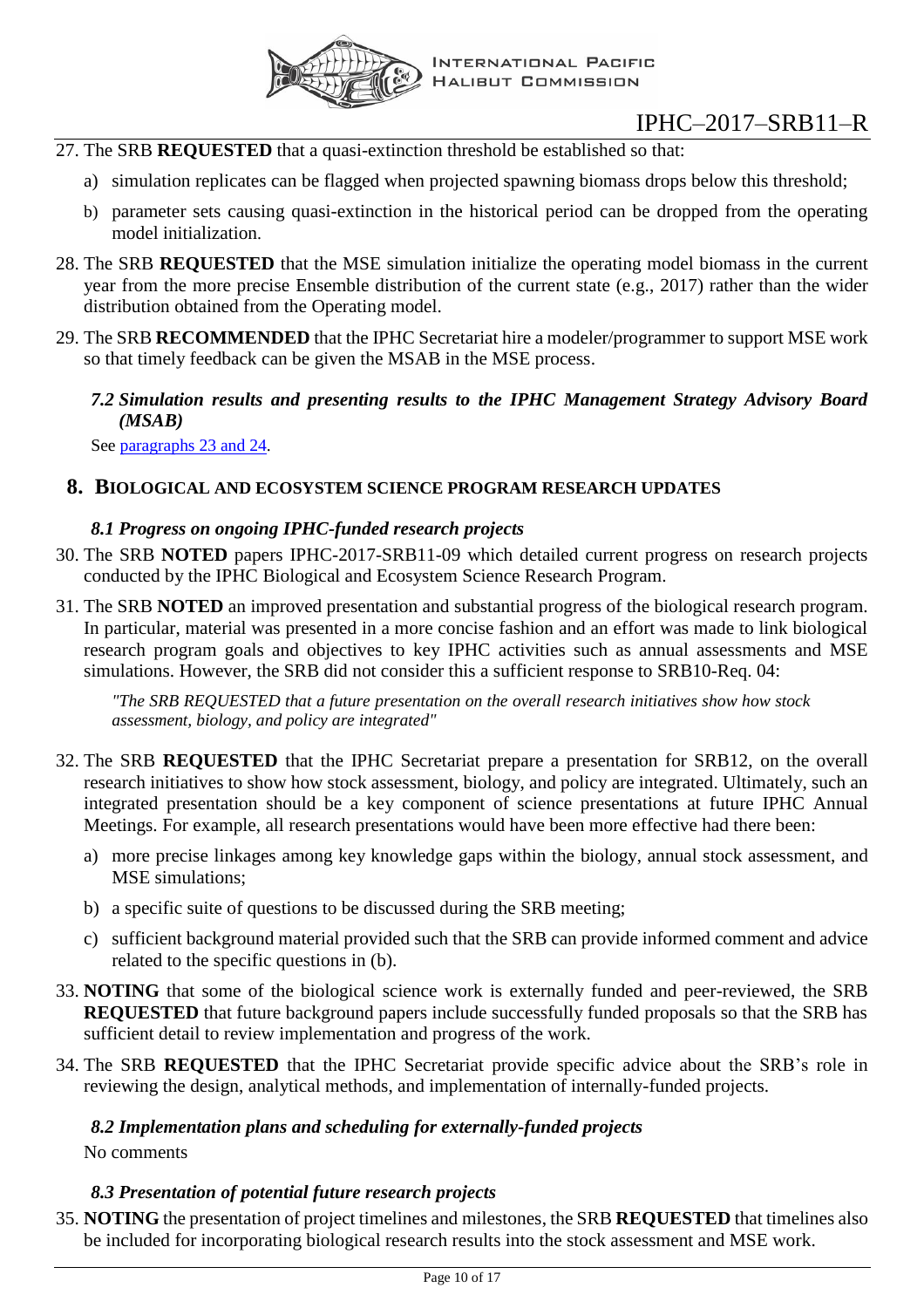

<span id="page-10-3"></span>36. The SRB **RECOMMENDED** that IPHC consider hiring a life-history modeler to provide more explicit linkage between the empirical biological program and the applied assessment and MSE modeling programs.

## <span id="page-10-1"></span><span id="page-10-0"></span>**9. OTHER BUSINESS**

## *9.1 IPHC meetings calendar (2018-20): SRB*

37. **NOTING** the annual IPHC meetings calendar (2017-19) adopted by the Commission at its 93<sup>rd</sup> Session in 2017, the SRB **AGREED** to the improved format of the current Session and that the same format should apply to all future SRB meetings.

## <span id="page-10-2"></span>**10. THE PROCESS FOR 'REVIEW OF THE DRAFT AND ADOPTION OF THE REPORT OF THE 11 TH SESSION OF THE IPHC SCIENTIFIC REVIEW BOARD (SRB11)**

38. The report of the 11<sup>th</sup> Session of the IPHC Scientific Review Board (IPHC-2017-SRB11-R) was **ADOPTED** via correspondence on 29 September 2017, including the consolidated set of recommendations and/or requests arising from SRB11, provided at [Appendix V.](#page-14-1)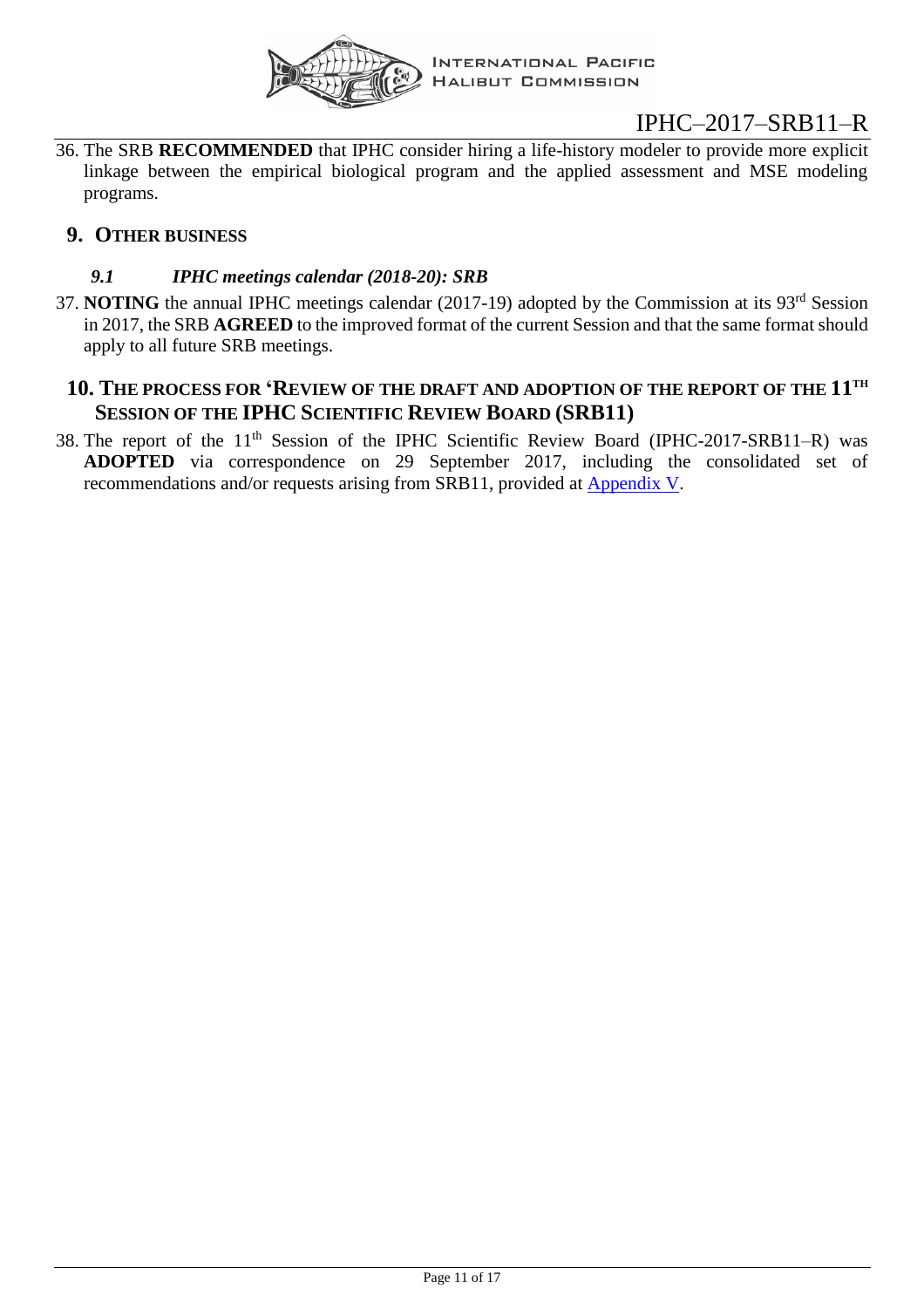## **APPENDIX I LIST OF PARTICIPANTS FOR THE 11 TH SESSION OF THE IPHC SCIENTIFIC REVIEW BOARD (SRB11)**

#### **SRB Members**

<span id="page-11-0"></span>

| Dr Sean Cox:                                                                                       | speox@sfu.ca; Professor, School of Resource and Environmental Management, Simon                            |  |
|----------------------------------------------------------------------------------------------------|------------------------------------------------------------------------------------------------------------|--|
|                                                                                                    | Fraser University, 8888 University Dr., Burnaby, B.C., Canada V5A 1S6                                      |  |
|                                                                                                    | Dr Marc Mangel: msmangel@ucsc.edu; Distinguished Research Professor and Director, Center for Stock         |  |
|                                                                                                    | Assessment Research, University of California, Santa Cruz, CA, U.S.A., 95064                               |  |
| Dr Kim Scribner: scribne3@msu.edu; Professor, Department of Fisheries and Wildlife, Michigan State |                                                                                                            |  |
| University, 2E Natural Resources Building, East Lansing, MI, U.S.A., 48824                         |                                                                                                            |  |
| <b>Absent</b>                                                                                      |                                                                                                            |  |
|                                                                                                    | Dr James <b>Ianelli:</b> jim.janelli@noaa.gov; Research Scientist, National Marine Fisheries Service-NOAA, |  |
|                                                                                                    | 7600 Sand Pt Way NE, Seattle, WA, U.S.A., 98115                                                            |  |

| <b>Observers</b>                       |                                               |  |
|----------------------------------------|-----------------------------------------------|--|
| Canada                                 | <b>United States of America</b>               |  |
| Dr Allen Kronlund: Allen.Kronlund@dfo- | Dr Carey McGilliard: carey.mcgillard@noaa.gov |  |
| mpo.gc.ca                              |                                               |  |

| <b>IPHC</b> Secretariat                  |                                                                  |  |
|------------------------------------------|------------------------------------------------------------------|--|
| <b>Position and email</b><br><b>Name</b> |                                                                  |  |
| Dr David Wilson                          | Executive Director, david@iphc.int                               |  |
| Mr Stephen Keith                         | Assistant Director, steve@iphc.int                               |  |
| Dr Allan Hicks                           | Quantitative Scientist, allan@iphc.int                           |  |
| Dr Ian Stewart                           | Quantitative Scientist, $ian@iphc.int$                           |  |
| Dr Ray Webster                           | Quantitative Scientist, $ray@iphc.int$                           |  |
| Dr Josep Planas                          | Biological and Ecosystem Sciences Branch Manager, josep@iphc.int |  |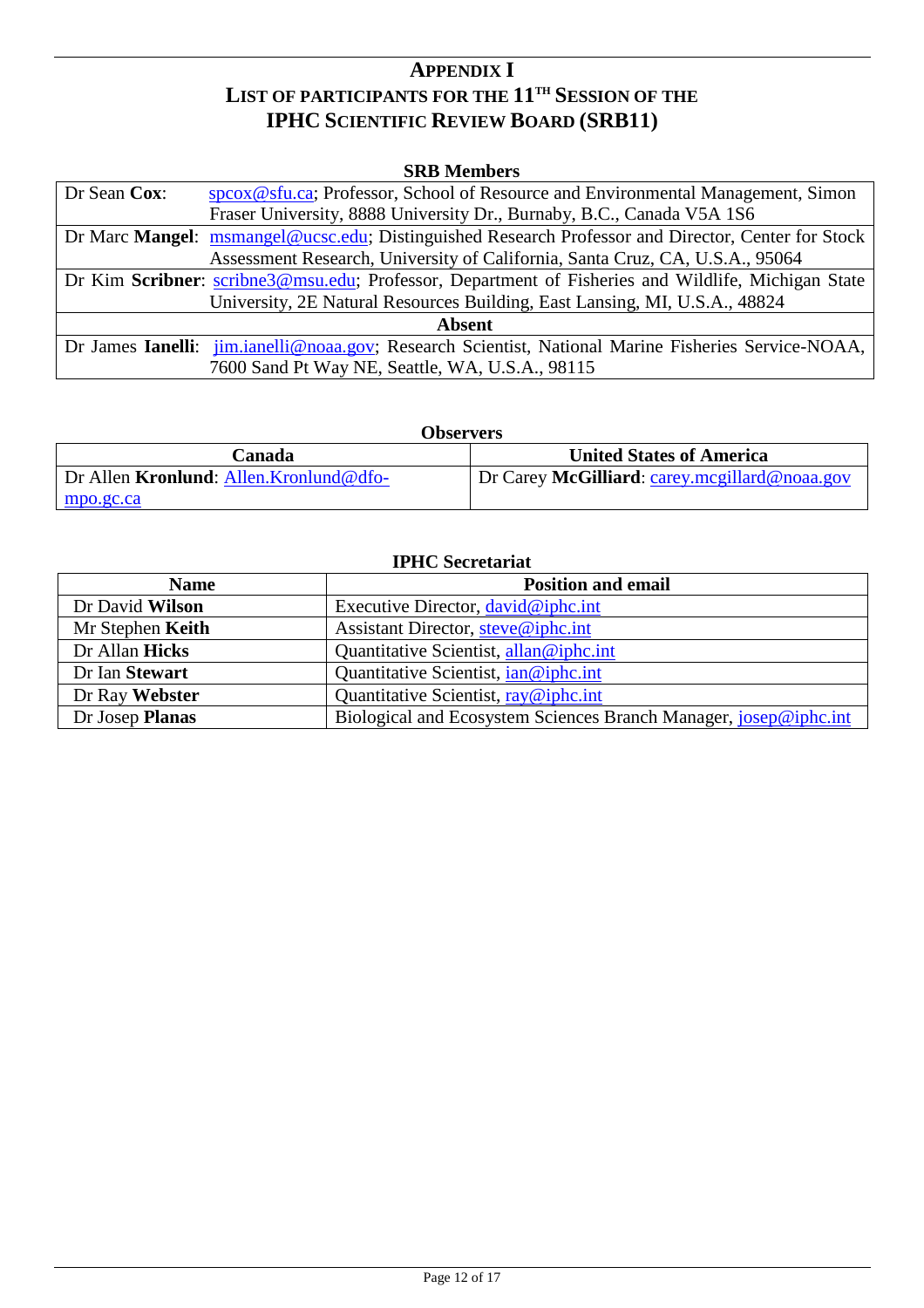

**INTERNATIONAL PACIFIC HALIBUT COMMISSION** 

# IPHC–2017–SRB11–R

## **APPENDIX II AGENDA FOR THE 11 TH SESSION OF THE IPHC SCIENTIFIC REVIEW BOARD (SRB11)**

<span id="page-12-0"></span>**Date**: 26–28 September 2017 **Location**: Seattle, Washington, U.S.A. **Venue**: IPHC Board Room, Salmon Bay **Time**: 12:00-17:00 (26<sup>th</sup>), 09:00-17:00 (27<sup>th</sup>), 09:00-14:00 (the 28<sup>th</sup>) **Chairperson**: Dr Sean Cox (Simon Fraser University) **Vice-Chairpersons**: Nil

**1. OPENING OF THE SESSION**

## **2. ADOPTION OF THE AGENDA AND ARRANGEMENTS FOR THE SESSION**

**3. IPHC PROCESS**

## **4. IPHC FISHERY-INDEPENDENT SETLINE SURVEY**

- 4.1 Methods for spatial survey modelling Update on work since June SRB meeting (R. Webster)
- 4.2 Preliminary setline survey results (R. Webster)

## **5. PACIFIC HALIBUT STOCK ASSESSMENT: 2017**

- 5.1 Data source development (I. Stewart)
- 5.2 Modelling updates (I. Stewart)
- 5.3 Preliminary results for 2017 (I. Stewart)
- **6. SIZE LIMIT ANALYSIS FOR 2017: Update** (I. Stewart)

## **7. MANAGEMENT STRATEGY EVALUATION: UPDATE**

- 7.1 A description of the closed-loops simulations (A. Hicks)
- 7.2 Simulation results and presenting results to the IPHC Management Strategy Advisory Board (A. Hicks)

## **8. BIOLOGICAL AND ECOSYSTEM SCIENCE PROGRAM RESEARCH UPDATES**

- 8.1 Progress on ongoing IPHC-funded research projects (J. Planas)
- 8.2 Implementation plans and scheduling for externally-funded projects (J. Planas)
- 8.3 Presentation of potential future research projects (J. Planas)

## **9. OTHER BUSINESS**

## **10. THE PROCESS FOR 'REVIEW OF THE DRAFT AND ADOPTION OF THE REPORT OF THE 11th SESSION OF THE IPHC SCIENTIFIC REVIEW BOARD (SRB11)'**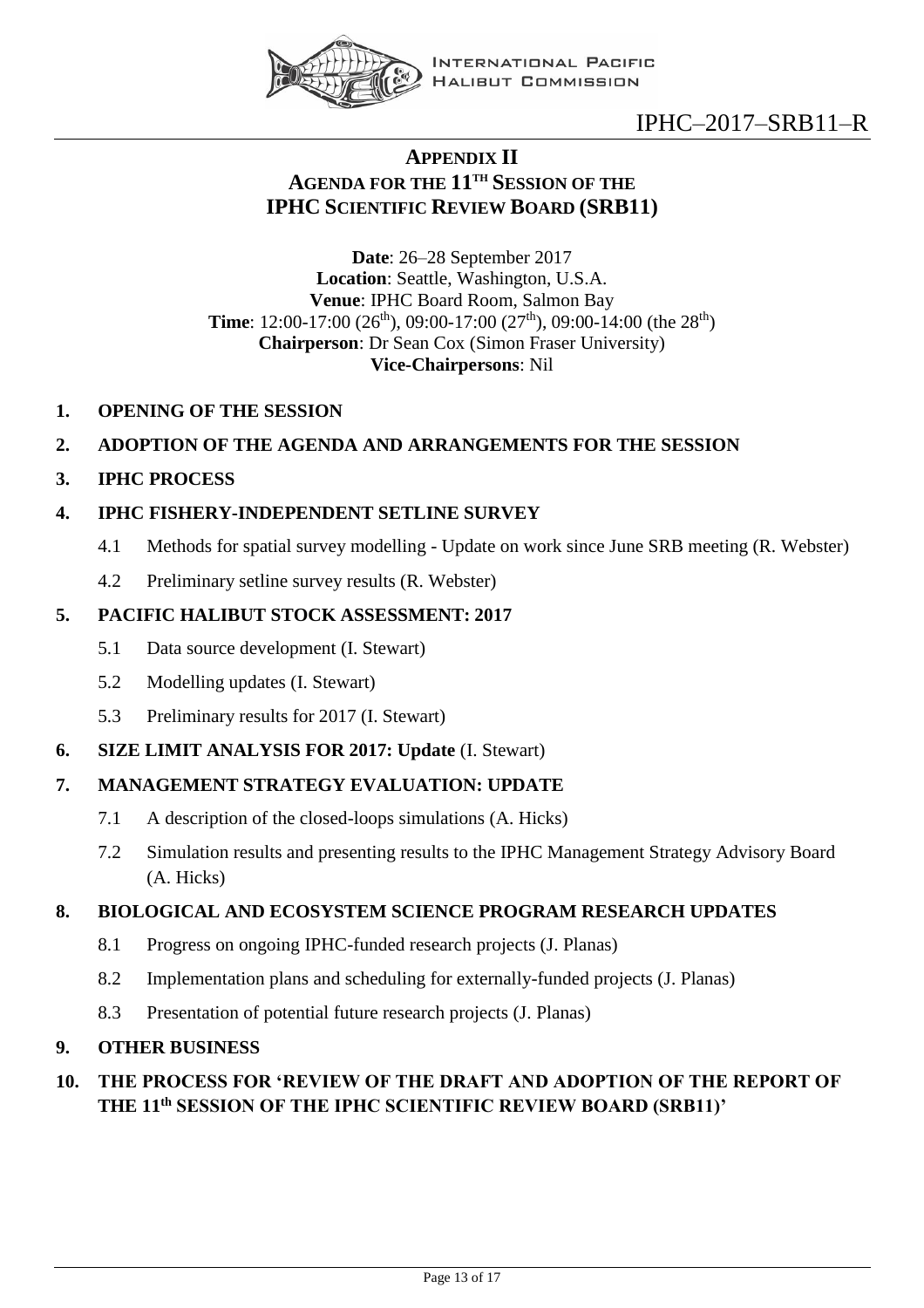

## **APPENDIX III LIST OF DOCUMENTS FOR THE 11 TH SESSION OF THE IPHC SCIENTIFIC REVIEW BOARD (SRB11)**

<span id="page-13-0"></span>

| <b>Document</b>                       | <b>Title</b>                                                                                                       |                                        |
|---------------------------------------|--------------------------------------------------------------------------------------------------------------------|----------------------------------------|
| IPHC-2017-SRB11-01                    | DRAFT: Agenda & Schedule for the 11 <sup>th</sup> Session of<br>the Scientific Review Board (SRB11)                | 26 June 2017<br>$\checkmark$           |
| IPHC-2017-SRB11-02                    | DRAFT: List of Documents for the 11 <sup>th</sup> Session of the<br>Scientific Review Board (SRB11)                | 28 & 31 August<br>$\checkmark$<br>2017 |
| IPHC-2017-SRB11-03                    | Update on the actions arising from the 10 <sup>th</sup> Session<br>of the SRB (SRB10) (IPHC Secretariat)           | 27 August 2017<br>✓                    |
| IPHC-2017-SRB11-04                    | Methods for spatial survey modelling - Update on<br>work since June SRB10 meeting (R. Webster)                     | 29 August 2017<br>✓                    |
| IPHC-2017-SRB11-05                    | Preliminary IPHC Fishery-independent setline survey<br>(FISS) results: 2017 (R. Webster)                           | ✓<br>30 August 2017                    |
| IPHC-2017-SRB11-06                    | Pacific halibut stock assessment development for<br>2017 (I. Stewart)                                              | 31 August 2017                         |
| IPHC-2017-SRB11-07                    | Evaluation of the IPHC's 32" minimum size limit:<br>Update since the June SRB10 meeting (I. Stewart &<br>A. Hicks) | 28 August 2017<br>✓                    |
| IPHC-2017-SRB11-08                    | Management Strategy Evaluation: Update since the<br>June SRB10 meeting (A. Hicks)                                  | 30 August 2017<br>✓                    |
| IPHC-2017-SRB11-09                    | Report on biological research activities at IPHC:<br>Update since the June SRB10 meeting (J. Planas)               | 28 August 2017<br>✓                    |
| <b>Information papers</b>             |                                                                                                                    |                                        |
| IPHC-2017-SRB11-<br>INF <sub>01</sub> | Nil                                                                                                                | Nil                                    |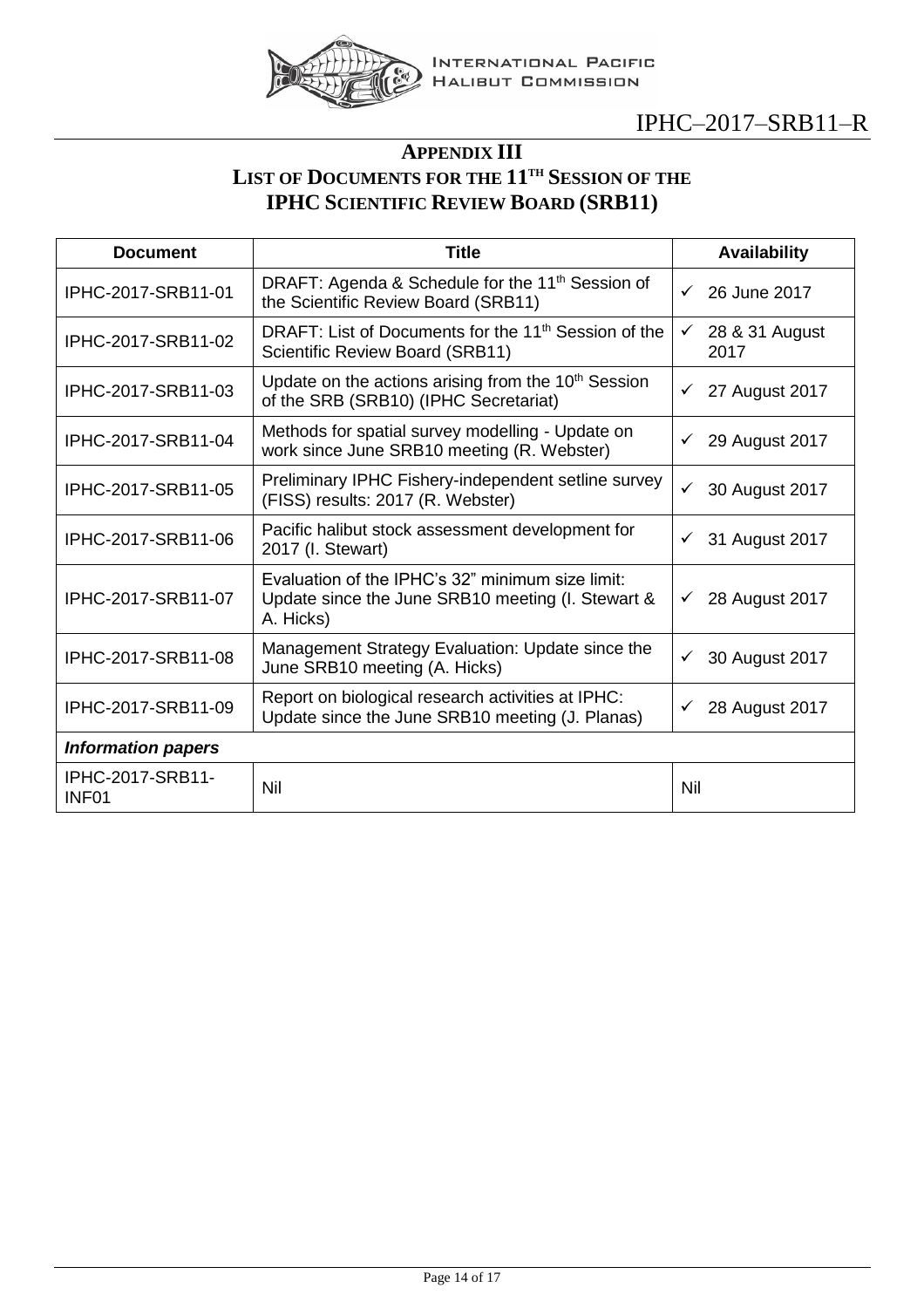

**APPENDIX IV REVISED: HARVEST STRATEGY POLICY PROCESS** 

<span id="page-14-1"></span><span id="page-14-0"></span>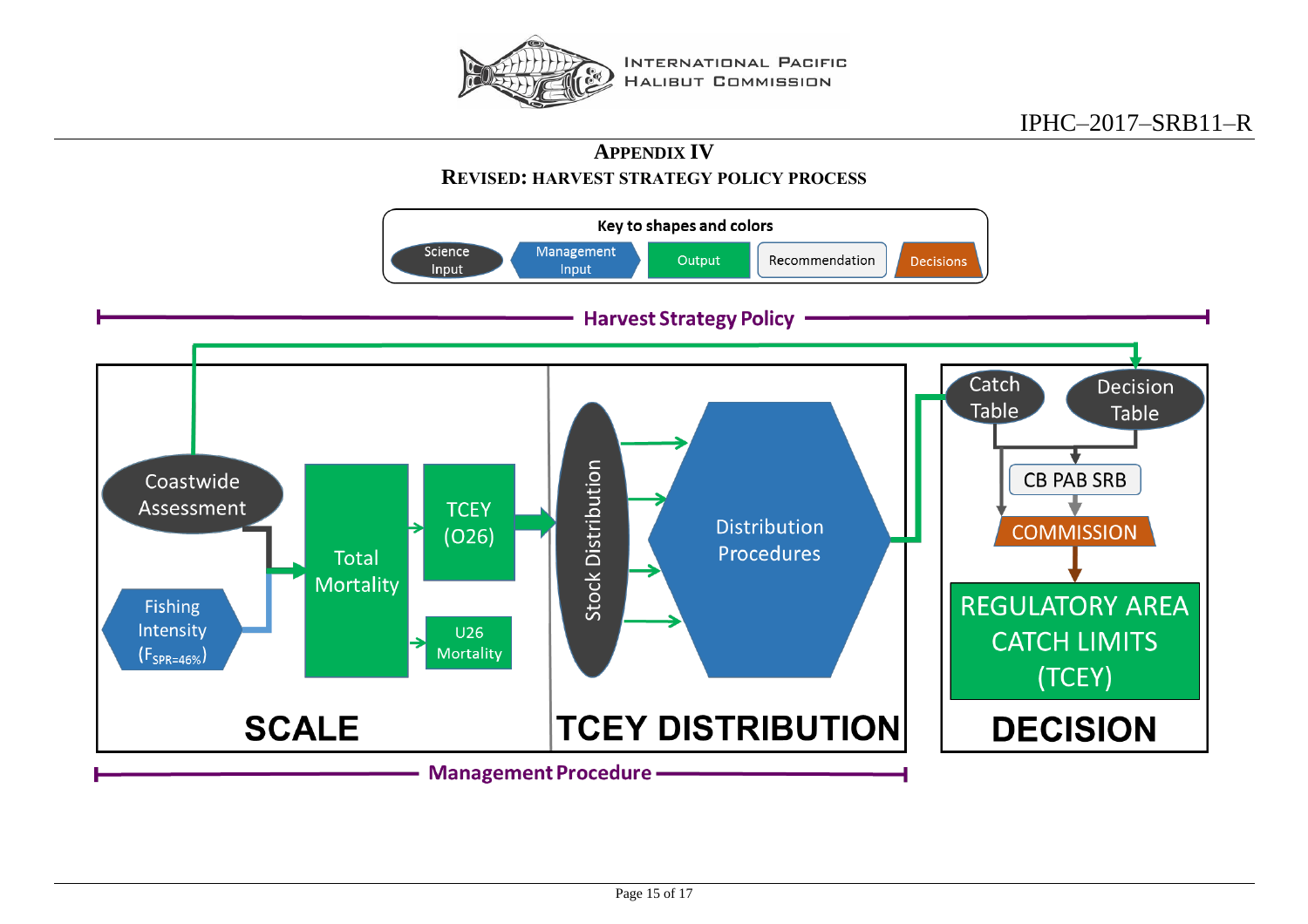

## **APPENDIX V**

## <span id="page-15-0"></span>**CONSOLIDATED SET OF RECOMMENDATIONS AND REQUESTS OF THE 11 TH SESSION OF THE IPHC SCIENTIFIC REVIEW BOARD (SRB11)**

## *RECOMMENDATIONS*

#### **Pacific halibut stock assessment (2017): Data source development**

SRB11–Rec.01 [\(para. 14\)](#page-7-3) The SRB **RECOMMENDED** continuing to down-weight terminal year fishery CPUE in the annual stock assessment because terminal and post-season CPUE may be substantially different. Generating and presenting the conditional distribution for post-season CPUE given terminal CPUE, should be undertaken as a way to improve communication about most recent fishery CPUE values.

#### **Management Strategy Evaluation: A description of the closed-loop simulations**

- SRB11–Rec.02 [\(para. 25\)](#page-8-5) The SRB **RECOMMENDED** that the IPHC Secretariat and Management Strategy Advisory Board collaborate to:
	- c) further clarify and improve the presentation of the Harvest Strategy Policy [\(Appendix](#page-14-0) IV). This would improve not only transparency of the existing interim harvest policy, but also of the MSE process for evaluating alternatives.
	- d) Review harvest policies from other bodies to develop an objectives hierarchy that explicitly prioritizes long-term conservation over short-/medium-term (e.g., 3-8 years) catch performance.
- SRB11–Rec.03 [\(para. 29\)](#page-9-5) The SRB **RECOMMENDED** that the IPHC Secretariat hire a modeler/programmer to support MSE work so that timely feedback can be given the MSAB in the MSE process.

#### **Biological and ecosystem science program: Presentation of potential future research projects**

SRB11–Rec.04 [\(para. 36\)](#page-10-3) The SRB **RECOMMENDED** that IPHC consider hiring a life-history modeler to provide more explicit linkage between the empirical biological program and the applied assessment and MSE modeling programs.

## *REQUESTS*

#### **IPHC fishery-independent setline survey: Methods for spatial survey modelling**

- SRB11–Req.01 [\(para. 7\)](#page-6-6) The SRB **REQUESTED** that the IPHC Secretariat present a form of [Table 1](#page-7-4) to Commissioners, adding a column for Qualitative Cost (e.g., High, Low given sampling intensity, fishing cost, etc.).
- SRB11–Req.02 [\(para. 9\)](#page-6-7) The SRB **REQUESTED** that the following be maintained on the IPHC Program of Work: (i) examination of revenue and cost-recovery (i.e., cost benefit analyses), (ii) forecast the effect on CV of the presence or absence of expansion FISS stations, (iii) plotting relative error against number of stations, and (iv) comparison of frequency of zeros between standard and expansion FISS stations.

#### **IPHC fishery-independent setline survey: Preliminary FISS results**

SRB11–Req.03 [\(para. 12\)](#page-7-6) The SRB **REQUESTED** continuing research – subsequent to the 94th Annual Meeting of the IPHC (AM094) - on the effect of other covariates such as dissolved oxygen on the IPHC fisheryindependent setline survey catch rates, and for any results to be presented at SRB12.

#### **Pacific halibut stock assessment (2017): Data source development**

SRB11–Req.04 [\(para. 15\)](#page-7-7) The SRB **REQUESTED** continuing research on discrepancies between Estimated and Measured weights of Pacific halibut, be presented at SRB12.